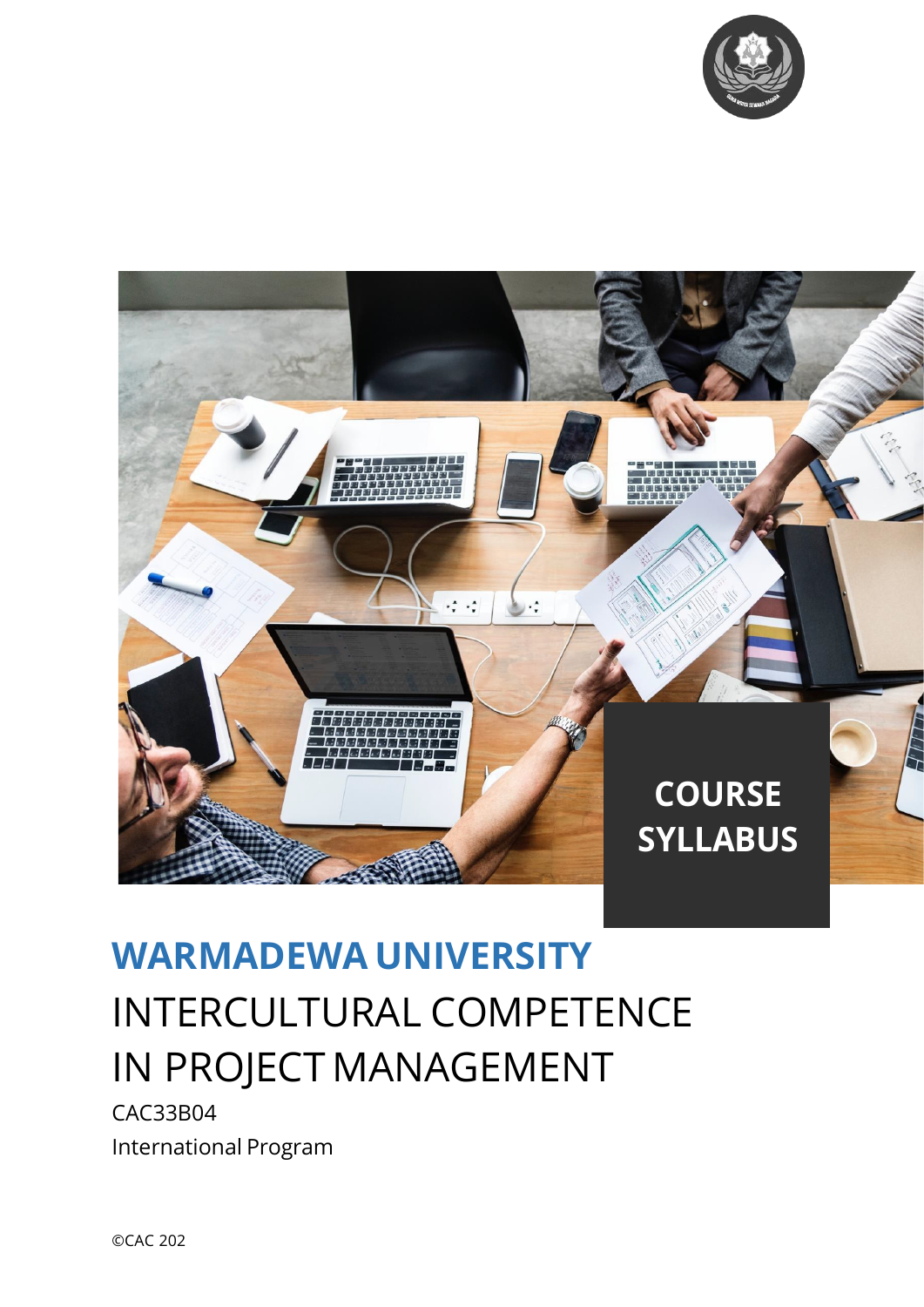

# INTERCULTURAL COMPETENCE IN PROJECT MANAGEMENT **5 ECTS**

## **COURSE DESCRIPTION**

This course introduces you to the effects of living in a globalized world on businesses. International projects are becoming more and more frequent. This opens many possibilities for businesses and project managers, but it also entails some challenges due to the cultural differences between team members. Multi-cultural project teams can increase the chance of a project's success because they are diverse, have their own set of skills, and can offer new perspectives to the project. This all can help the project and the company to be more effective, gain valuable experience, and increase its competitiveness.

Intercultural competence is essential for project management because the variable 'culture' influences all three constraints of project management (cost, schedule, scope), which can impact a project's success. You will learn all you need to know about leading intercultural projects successfully during this course.

#### **OBJECTIVES**

By the end of this course, students should be able to:

- $\blacksquare$  Successfully interact with and lead a team of people from different cultures.
- **EXECUTE:** Manage the cost, schedule and scope of intercultural projects.
- $\blacksquare$  Learn how to utilize software, social media and AI in your projects.
- $\blacksquare$  Plan and execute an intercultural project.

#### **LECTURING METHOD**

The course will be presented in lecture activities, classroom assignments and discussions, case studies, special topic presentations, and homework. Students will be working primarily based on real-life stories, though additional materials can be assigned from time to time. To understand the topics covered in this course, students must read the supplied online material before class sessions to contribute thoughtfully to the class discussions and exercises.

#### **ASSIGNMENTS**

During the semester, you will do several assignments that are mainly focusing on literature reviews on different topics given by the lecturer. The assignments will be included in the course grade at the end of your semester.

## **ASSESSMENT METHOD**

Class participation and assignments 20 % Mid-term exam 40 % Final project 40 %

#### **LECTURER**

Dr. Ni Luh Putu Indiani, S.E., M.M. Ni Kd Sioaji Yamayanti, S.E., MBA and guest lecturers

©CAC 2021 - 2 -